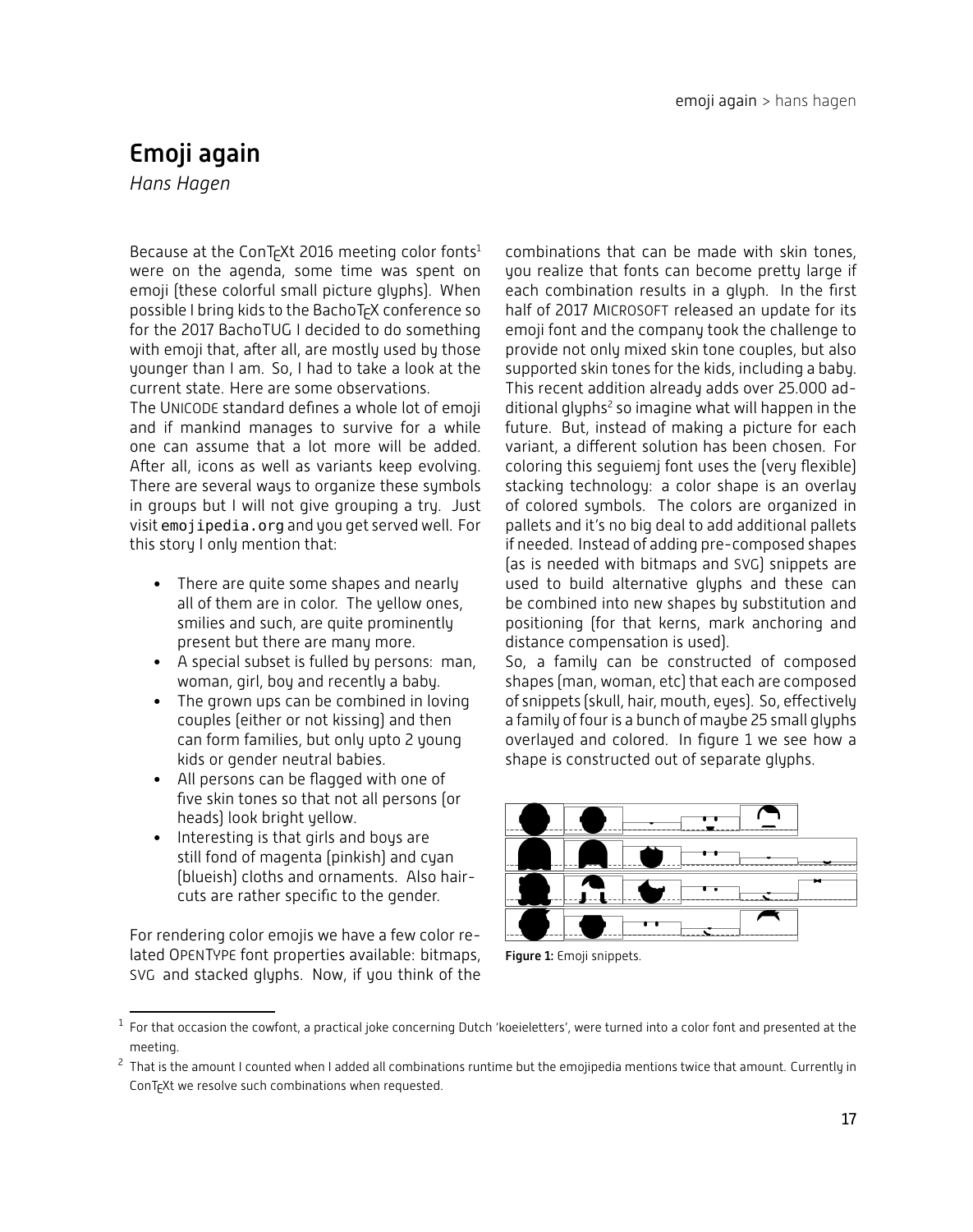

Figure 2: Emoji snippets overlayed.

Figure 2 shows how they can be overlayed with colors (we use a dedicated color set).

When a font supports it, a sequence of emoji can be turned into a more compact representation. In figure 3 we see how skin tones are applied in such combinations.

When we have to choose a font we need to take the following criteria into account:

- What is the quality of the shapes? For sure, outlines are best if you want to scale too.
- How efficient is a shape constructed. In that respect a bitmap or SVG image is just one entity.
- How well can (semi) arbitrary combinations of emoji be provided. Here the glyph approach wins.
- Are all skin colors for all human related shapes supported? Actually it opens the possibility for racist fonts.
- Are all reasonable combinations of persons supported? It looks like (depending on time and version) kissing men or women can be missing, maybe because of social political reasons.
- Are black and white shapes provided alongside color shapes.

Maybe an SVG or bitmap image can have a lot of detail compared to a stacked glyph but, when we're just using pictographic representations, the later is the best choice.

When I was playing a bit with the skin tone variants and other combinations that should result in some composed shape, I used the UNICODE test files but I got the impression that there are some errors in the test suite, for instance with respect to modifiers. Maybe the fonts are just doing the wrong thing or maybe some implement these sequences a bit inconsistently. This will probably improve over time but the question is if we should intercept issues. I'm not in favour of this because it adds



family man woman girl boy



family woman woman girl boy



family man dark skin tone woman girl baby



family woman girl boy



family man girl boy



family man light skin tone woman light skin tone girl dark skin tone



family woman girl boy



family man light skin tone woman dark skin tone girl medium skin tone boy medium skin tone

Figure 3: Emoji families and such with skin tones.

more and more fuzzy code that not only wastes cycles (energy) but is also a conceptual horror. So, when testing, imperfection has to be accepted for now. This is no big deal as until now no one ever asked for emoji support in ConTFXt.

When no combined shape is provided, the original sequence shows up. A side effect can be that zerowidth-joiners and modifiers become visible. This depends on the fonts. Users probably don't care that much about it. Now how do we suppose that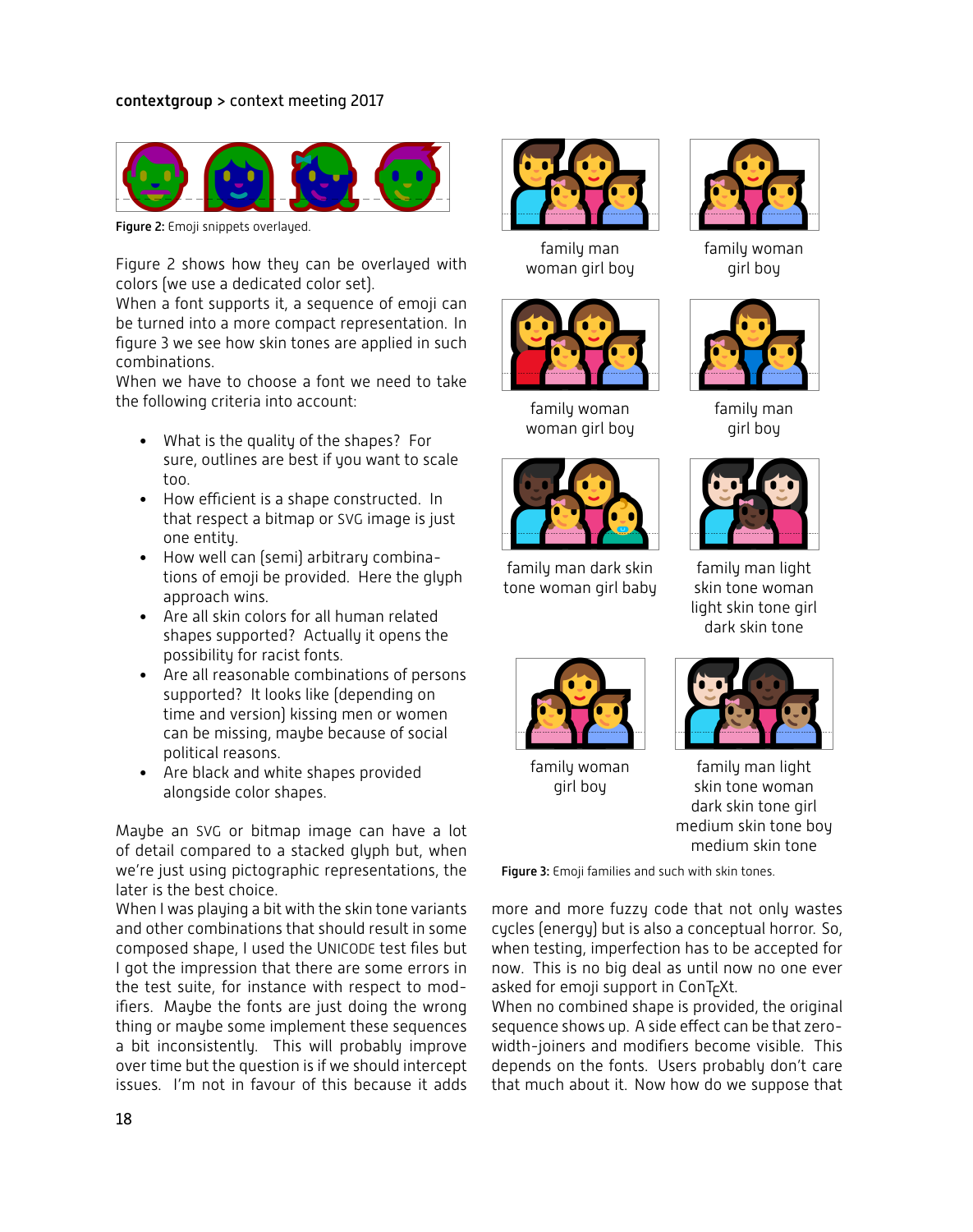users enter these emoji (sequences) in a document source? One can imagine a pop up in the editor but T<sub>E</sub>Xies are often using commands for special cases. We already showed some combined shapes. The reader might appreciate the outcome but getting there from the input takes a bit of work. For instance a two person man light skin tone woman medium skin tone girl mediumlight skin tone baby medium-light skin tone involves this:

- **font** 67: seguiemj.ttf @ 10.0pt
- **features [basic:** ccmp=yes, dist=yes, mark=yes, mkmk=yes, script=dflt, tlig=yes, trep=yes**] [extra:** analyze=yes, autolanguage=position, autoscript=position, checkmarks=yes, colr=yes, curs=yes, devanagari=yes, dummies=yes, extensions=yes, extrafeatures=yes, extraprivates=yes, kern=yes, liga=yes, mathkerns=yes, mathrules=yes, mode=node, spacekern=yes, visualspace=yes**]**
- **step 1 OHOHOHOH** [+TLT]  $U+1F468:$   $U+1F3FB:$  $U+200D: \overline{U}+1F469:$ U+1F3FD: U+200D: [  $U+1F467:$   $\begin{array}{|c|c|c|c|c|}\n\hline\n0+1F3FC: 1 & 0 & 0 & 0\n\end{array}$  $U+200D:$  U+1F476: $\Omega$  $U+1F3FC:$ 
	- feature 'ccmp', type 'gsub\_ligature', lookup 's\_s\_0', replacing U+1F468 upto U+1F3FB by ligature U+F01C5 case 2
	- feature 'ccmp', type 'gsub\_ligature', lookup 's s 0', replacing U+1F469 upto U+1F3FD by ligature U+F01D2 case 2
- feature 'ccmp', type 'gsub ligature', lookup 's s 0', replacing U+1F467 upto U+1F3FC by ligature U+F01BC case 2
- feature 'ccmp', type 'gsub ligature', lookup 's\_s\_0', replacing U+1F476 upto U+1F3FC by ligature U+F020E case 2
- **step 2**  $\bigcirc$   $\bigcirc$   $\bigcirc$   $\bigcirc$   $\bigcirc$   $\bigcirc$   $\bigcirc$   $\bigcirc$   $\bigcirc$   $\bigcirc$   $\bigcirc$   $\bigcirc$   $\bigcirc$   $\bigcirc$   $\bigcirc$   $\bigcirc$   $\bigcirc$   $\bigcirc$   $\bigcirc$   $\bigcirc$   $\bigcirc$   $\bigcirc$   $\bigcirc$   $\bigcirc$   $\bigcirc$   $\bigcirc$   $\bigcirc$   $\bigcirc$   $\bigcirc$   $\bigcirc$   $\bigcirc$   $\bigcirc$   $\bigcirc$   $\bigcirc$   $\bigcirc$   $\$ U+200D:  $[U + F01D2:U + 200D:$  $U + F01BC:$   $\begin{bmatrix} 0 \\ 0 \end{bmatrix}$   $U + 200D:$  |  $U + F020E:$ 
	- feature 'ccmp', type 'gsub contextchain', chain lookup 's\_s\_2', replacing single U+F01C5 by U+F147F
- **step 3** [+TLT] U+F147F:  $U+200D:$  U+F01D2: U+200D: [ U+F01BC: U+200D:  $U + F020E:$ 
	- feature 'ccmp', type 'gsub contextchain', chain lookup 's\_s\_3', index 1, replacing character U+200D upto U+F01D2 by ligature U+F14A7 case 4
- **step 4** [+TLT] U+F147F:  $U + F14A7$ : U+200D: U+F01BC:  $U+200D:$  U+F020E: $\odot$ 
	- feature 'ccmp', type 'gsub\_contextchain', chain lookup 's\_s\_5', index 1, replacing character U+200D upto U+F01BC by ligature U+F1474 case 4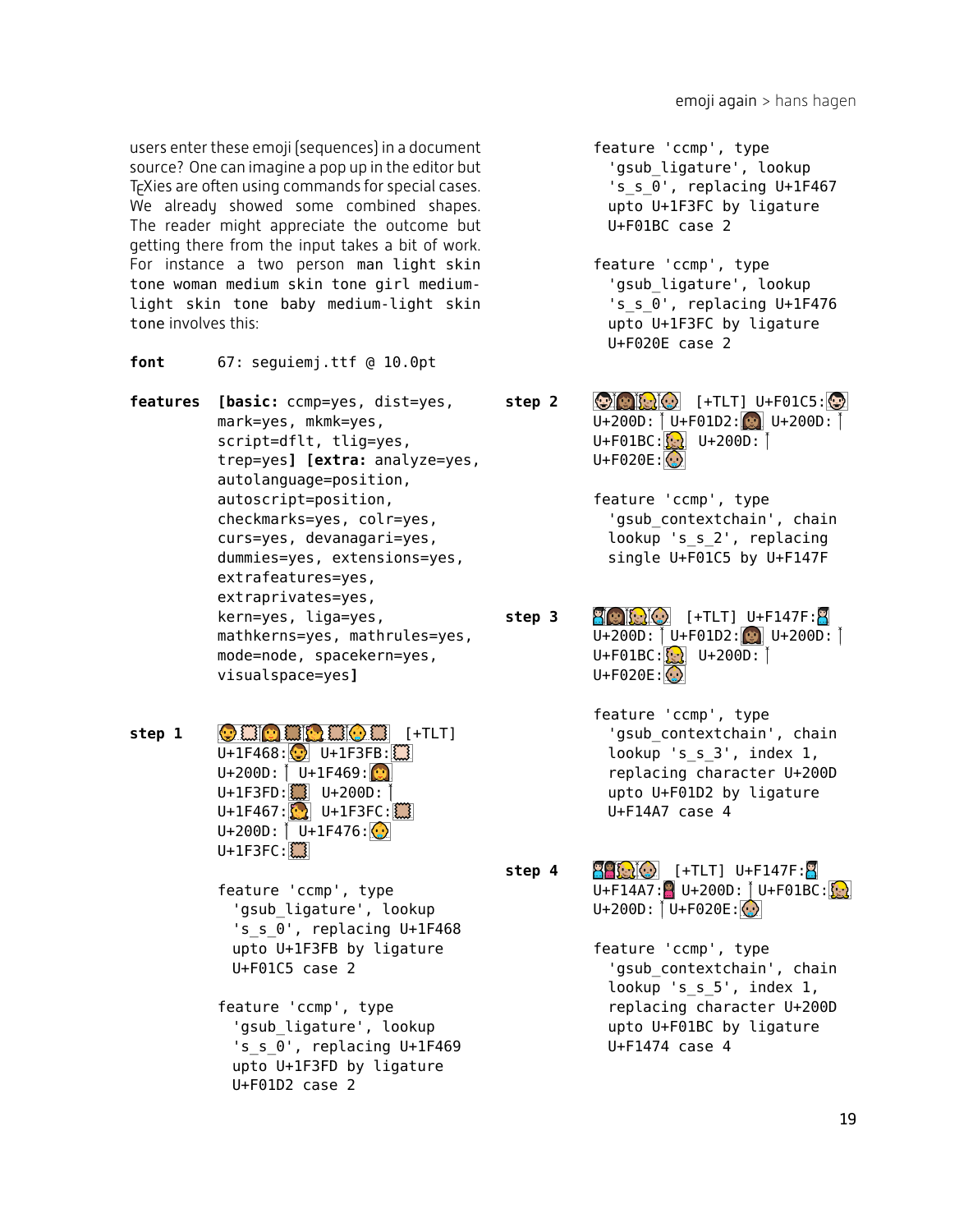- **step 5 1.12 Second Step 5 1.42 Second Step 5 1.42 Second Step 5 1.42 Second Step 5 1.42 Second Step 5 1.42 Second Step 5 1.42 Second Step 5 1.42 Second Step 5 1.42 Second Step 5 1.42 Second Step 5 1.**  $U + F14A7:$  U+F1474: AU+200D: |  $U + F020E:$ 
	- feature 'ccmp', type 'gsub contextchain', chain lookup 's s 6', index 1, replacing character U+200D upto U+F020E by ligature U+F14C2 case 4
- **step 6**  $\frac{1}{2}$  [+TLT] U+F147F: U+F14A7: U+F1474: AU+F14C2: A
	- feature 'ccmp', type 'gsub contextchain', chain lookup 's s 7', replacing single U+F1474 by U+F1467

## **step 7**  $\frac{1}{2}$   $\frac{1}{2}$   $\frac{1}{2}$   $\frac{1}{2}$   $\frac{1}{2}$   $\frac{1}{2}$   $\frac{1}{2}$   $\frac{1}{2}$   $\frac{1}{2}$   $\frac{1}{2}$   $\frac{1}{2}$   $\frac{1}{2}$   $\frac{1}{2}$   $\frac{1}{2}$   $\frac{1}{2}$   $\frac{1}{2}$   $\frac{1}{2}$   $\frac{1}{2}$   $\frac{1}{2}$   $\frac{1}{2}$   $\frac{1}{2}$   $\$  $U + F1467: M + F14C2: M$

feature 'dist', type 'gpos\_single', lookup 'p\_s\_0', shifting single U+F147F by single xy (1.25pt,0pt) and wh (0pt,0pt)

- **step 8**  $\frac{1}{2}$  [+TLT] U+F147F:  $\frac{1}{2}$  U+F14A7: U+F1467: AU+F14C2: A
	- feature 'dist', type 'gpos\_single', lookup 'p s 1', shifting single U+F14A7 by single xy (0pt,0pt) and wh (1.25pt,0pt)
- **step 9 22** [+TLT] U+F147F:  $U + F14A7:$  [kern]  $U + F1467:$  A  $U + F14C2: \mathbb{R}$

feature 'dist', type

'gpos contextchain', chain lookup 'p\_s\_2', shifting single U+F147F by single (0pt,0pt) and correction (1.25pt,0pt)

- **step 10 <b>89** [+TLT][kern] U+F147F:8  $U + F14A7:$  [kern] U+F1467: A U+F14C2: A
	- feature 'dist', type 'gpos contextchain', chain lookup 'p\_s\_3', shifting single U+F14A7 by single (4.76074pt,0pt) and correction (0pt,0pt)
	- feature 'dist', type 'gpos\_contextchain', chain lookup 'p\_s\_3', shifting single U+F14A7 by single (0pt,0pt) and correction (8.27148pt,0pt)
- **step 11 2.8** [+TLT][kern] U+F147F:  $[kern]$  U+F14A7: $\blacksquare$  [kern]  $U + F1467$ : AU+F14C2: A
	- feature 'dist', type 'gpos\_contextchain', chain lookup 'p\_s\_5', shifting single U+F147F by single (0pt,0pt) and correction (-4.76074pt,0pt)
- **step 12** [+TLT][kern] U+F147F:  $[kern][kern] U+F14A7:$   $[kern]$  $U + F1467: **A**U + F14C2: **A**$ 
	- feature 'mark', type 'gpos\_mark2base', lookup 'p\_s\_27', bound 1, anchoring mark U+F1467 to basechar  $U + F14A7$  =>  $(6.32812pt, 0pt)$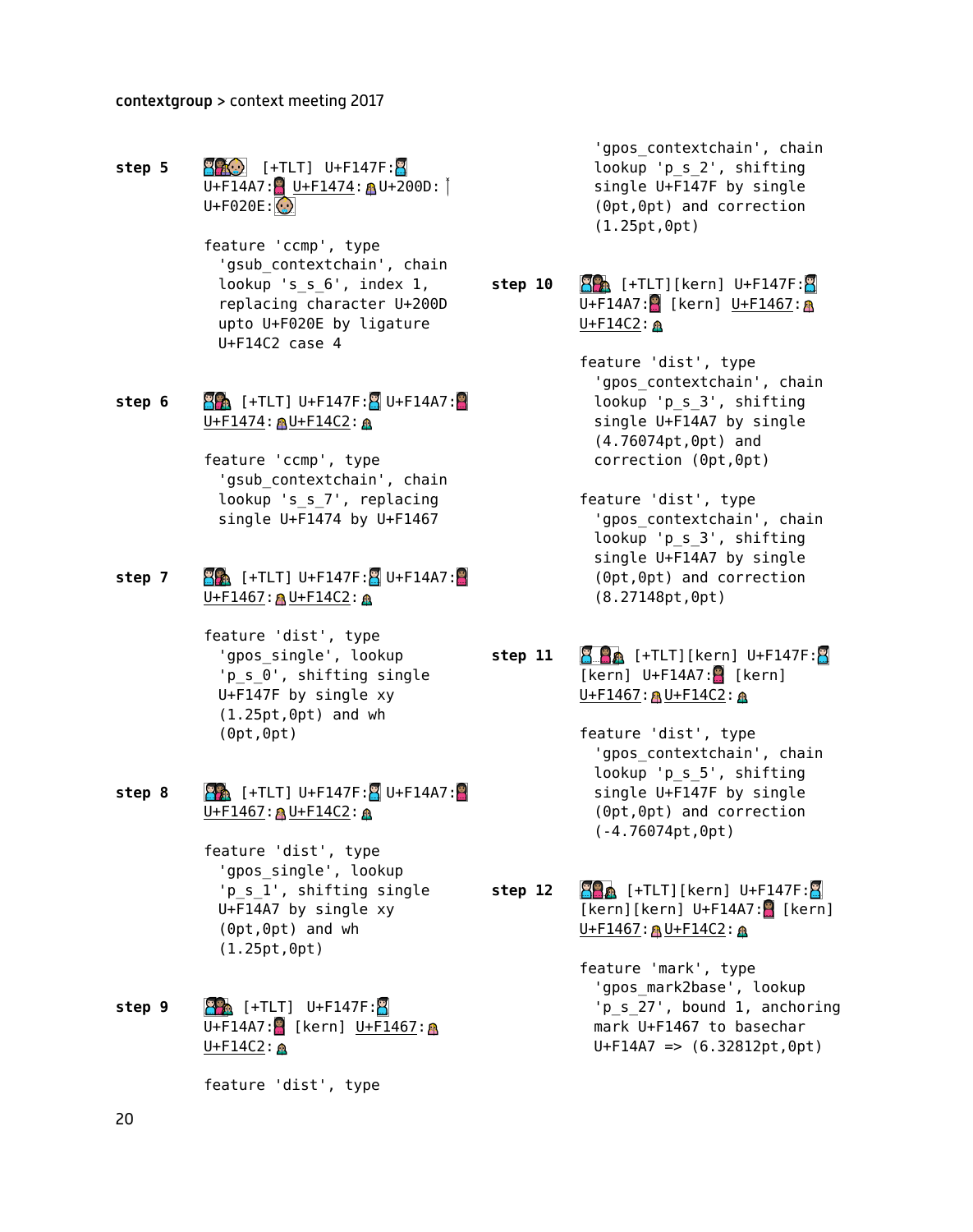## **step 13 [40]** [+TLT][kern] U+F147F:  $[kern][kern] U+F14A7:$   $[kern]$ U+F1467: 8U+F14C2: 8

feature 'mark', type 'gpos\_mark2base', lookup 'p s 28', bound 2, anchoring mark U+F14C2 to basechar  $U + F14A7$  =>  $(0.00977pt.0pt)$ 

**result 1.1. 1.1. 1.1. 1.1. 1.1. 1.1. 1.1. 1.1. 1.1. 1.1. 1.1. 1.1. 1.1. 1.1. 1.1. 1.1. 1.1. 1.1. 1.1. 1.1. 1.1. 1.1. 1.1. 1.1. 1.1. 1.1. 1.1. 1.1. 1.1. 1.1. 1.** [kern][kern] U+F14A7: [kern] U+F1467: 8U+F14C2: 8

A black and white example is the following family woman girl:

- **font** 70: seguiemj.ttf @ 10.0pt
- **features [basic:** ccmp=yes, dist=yes, mark=yes, mkmk=yes, script=dflt, tlig=yes, trep=yes**] [extra:** analyze=yes, autolanguage=position, autoscript=position, checkmarks=yes, curs=yes, devanagari=yes, dummies=yes, extensions=yes, extrafeatures=yes, extraprivates=yes, kern=yes, liga=yes, mathkerns=yes, mathrules=yes, mode=node, spacekern=yes, visualspace=yes**]**
- **step 1**  $\bullet$   $\bullet$   $[+TLT]$   $U+1F469$ :  $U+200D:$   $[U+1F467:\b{3}$ 
	- feature 'ccmp', type 'gsub\_contextchain', chain lookup 's\_s\_4', replacing single U+1F469 by U+F149D
- **step 2**  $\frac{95}{2}$  [+TLT] U+F149D: $\frac{9}{2}$  U+200D:  $U+1F467$ :

feature 'ccmp', type 'gsub contextchain', chain lookup 's s 5', index 1, replacing character U+200D upto U+1F467 by ligature U+F146B case 4

## **step 3**  $\mathbb{R}$  [+TLT] U+F149D: $\mathbb{R}$  U+F146B: $\mathbb{R}$

- feature 'dist', type 'gpos\_single', lookup 'p s 1', shifting single U+F149D by single xy (0pt,0pt) and wh (1.25pt,0pt)
- **step 4**  $\mathbb{R}$  [+TLT] U+F149D: $\mathbb{R}$  [kern] U+F146B: A
	- feature 'dist', type 'gpos\_contextchain', chain lookup 'p\_s\_4', shifting single U+F149D by single (1.25pt,0pt) and correction (0pt,0pt)
	- feature 'dist', type 'gpos\_contextchain', chain lookup 'p\_s\_4', shifting single U+F149D by single (0pt,0pt) and correction (4.76074pt,0pt)

**step 5**  $\mathbf{A}$  [+TLT][kern] U+F149D: [kern] U+F146B: @

> feature 'mark', type 'gpos\_mark2base', lookup 'p\_s\_28', bound 1, anchoring mark U+F146B to basechar  $U + F149D \implies (0.00977pt, 0pt)$

**result a** [+TLT][kern] U+F149D: [kern]  $U + F146B$ : A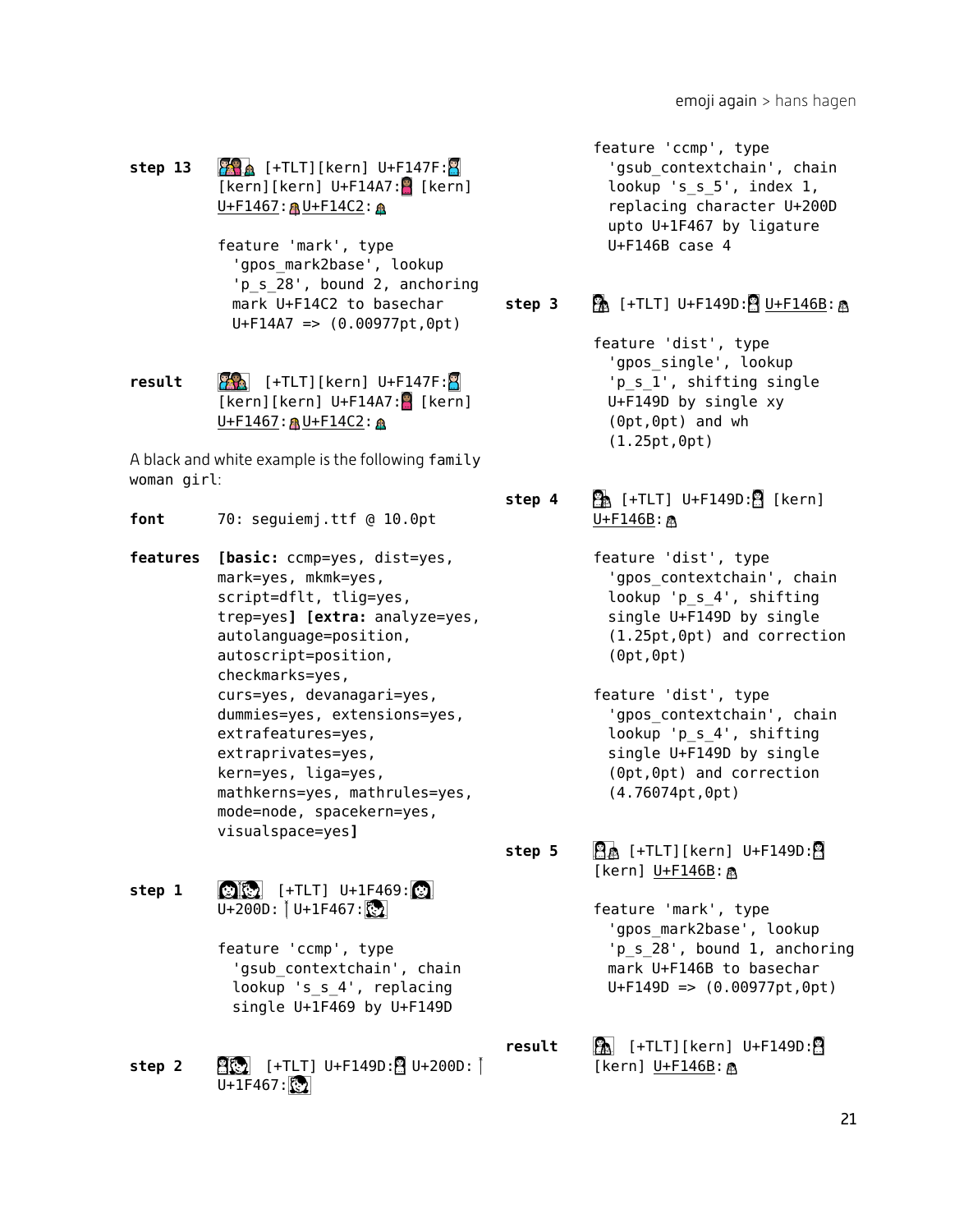I will not show all emoji, just the subset that contains the word woman in the description. As you can see the persons in the sequences are separated by a zero-width-joiner. There are some curious ones, for instance a woman wearing turban which in terms of UNICODE input is a female combine with a turban wearing man that becomes a beardless woman wearing a turban. Woman vampires and zombies are not supported so these are male properties.

| $\mathbf{C}$        | $\bm{\Theta}$ $\bm{\Omega}$ | blondhaired                         | $\mathbf{e}$     |
|---------------------|-----------------------------|-------------------------------------|------------------|
|                     |                             | woman                               | 8                |
| <b>eivie</b>        | $\bullet$                   | couple with<br>heart woman man      | ¢<br>O           |
| $\bullet$ $\circ$   | $\bullet$ $\heartsuit$      | couple with<br>heart woman<br>woman | O<br>$\bullet$   |
| <b>eicio</b>        | $\bullet$ 0 $\bullet$       | family man woman<br>boy             | <b>CAR</b><br>Д  |
| <b>Oidicic</b>      | $\odot$ $\odot$ $\odot$     | family man woman<br>boy boy         | M                |
| <b>eieie</b>        | $\bullet$ 0 0               | family man woman<br>girl            | Ĉ<br>プ           |
| <b>Oiciaio</b>      | $\odot$ a a $\odot$         | family man woman<br>girl boy        | Ŕ.               |
| Oicitle             | $\odot$ of $\odot$ for      | family man woman<br>girl girl       | $\mathbf{U}$     |
| $\odot$             | $\bullet$                   | family woman boy                    | Я                |
| $\textcircled{c}$   | $\bullet$ $\bullet$         | family woman boy<br>boy             | $\ddot{\bullet}$ |
| eit                 | U                           | family woman<br>girl                | ¢                |
| eisio               | $\bullet$ $\bullet$         | family woman<br>girl boy            | R                |
| oith                | $\circ$ 0                   | family woman<br>girl girl           | \$<br>Я          |
| $\bullet$ $\bullet$ | $\bullet$                   | family woman<br>woman boy           | S                |
| <b>eieioio</b>      | $\odot$ $\odot$ $\odot$     | family woman<br>woman boy boy       | $\ddot{\bullet}$ |
| $\bullet$ $\bullet$ | UUC                         | family woman                        | £                |

|                                         |                                                 | woman girl                      |
|-----------------------------------------|-------------------------------------------------|---------------------------------|
|                                         | $\odot$ $\odot$ $\odot$ $\odot$ $\odot$         | family woman<br>woman girl boy  |
|                                         | $\circ$ $\circ$ $\circ$ $\circ$ $\circ$ $\circ$ | family woman<br>woman girl girl |
| $\odot$ $\odot$ $\odot$                 | $\bullet$ $\heartsuit$ $\odot$                  | kiss woman man                  |
| $\textcircled{c}$                       | $\circ$ $\circ$ $\circ$                         | kiss woman woman                |
| M                                       | M                                               | man and woman<br>holding hands  |
| $\begin{pmatrix} 1 \\ -2 \end{pmatrix}$ | $\bigcirc$                                      | old woman                       |
| 8                                       | £                                               | pregnant woman                  |
| Ü                                       | $\bullet$                                       | woman                           |
| $\mathbf{C}^{\dagger}$                  | $\bullet$                                       | woman artist                    |
| eix                                     | U K                                             | woman astronaut                 |
| $\bullet$                               | Ø                                               | woman bald                      |
| க்                                      | க் ?                                            | woman biking                    |
| <u>Д</u>                                | $\mathbf L$                                     | woman boot                      |
| ۵۱                                      | ٍ ۾                                             | woman bouncing<br>ball          |
| 819                                     | $\mathbf{39}$                                   | woman bowing                    |
| ร่≰ั19                                  | ร่∫ิชิ                                          | woman<br>cartwheeling           |
| <b>E</b> 19                             | E ?                                             | woman climbing                  |
| B                                       | T                                               | woman clothes                   |
| 819                                     | 88                                              | woman<br>construction<br>worker |
| $\bullet$ 0.                            | $\mathbf{O}$                                    | woman cook                      |
| G                                       | $\bullet$                                       | woman curly<br>haired           |
|                                         | Л                                               | woman dancing                   |
| r)<br>R                                 | 象?                                              | woman detective                 |
| <b>a</b> to                             | 요?                                              | woman elf                       |
| Qĭ?                                     | $\mathbf{P}$                                    | woman<br>facepalming            |
| $\bullet$ $\mathbb{R}$                  | $\bullet$ $\mathbb{R}$                          | woman factory<br>worker         |
| <b>SEP</b>                              | <mark>a</mark> ?                                | woman fairy                     |

22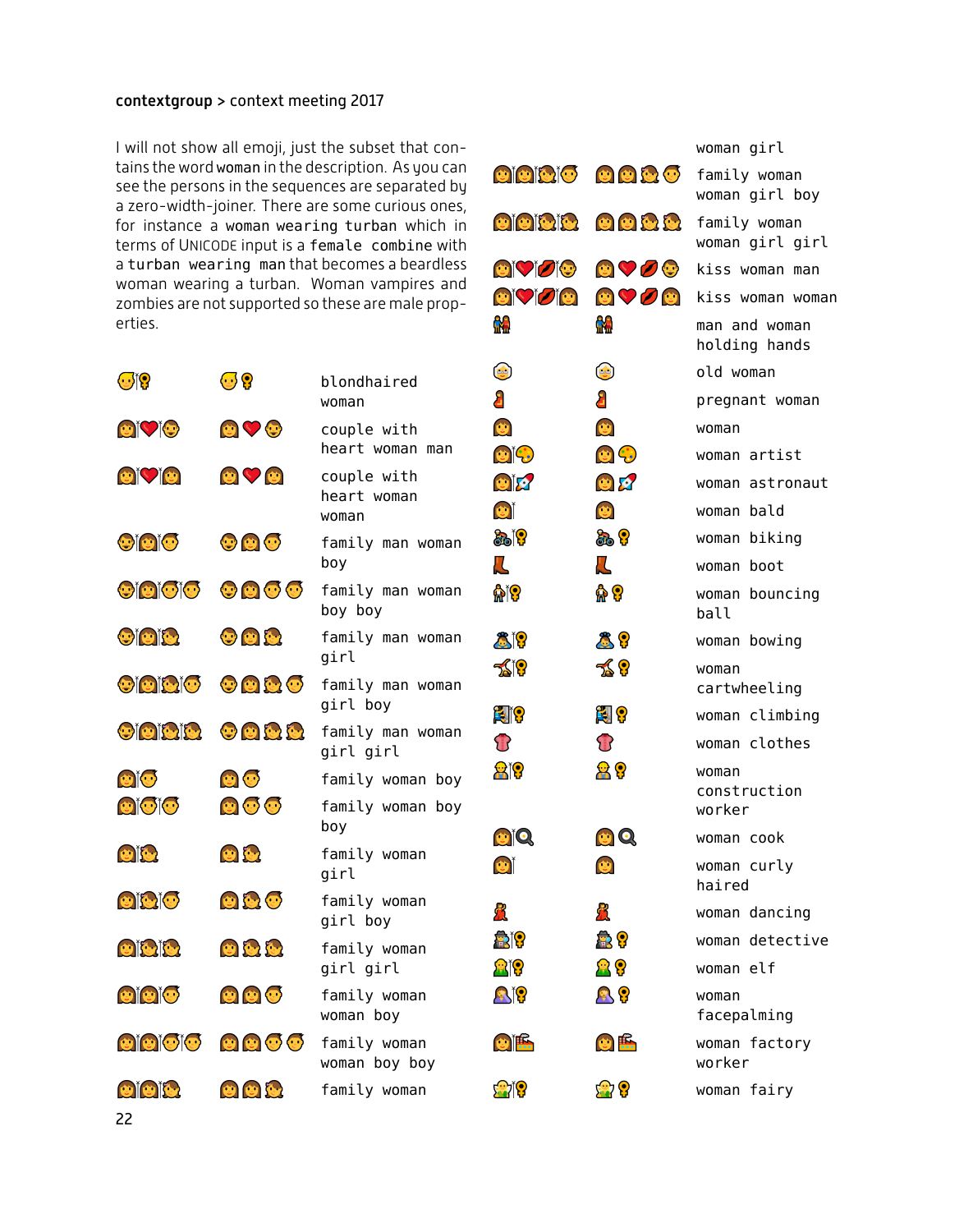|                           |                           |                                         |                                      |                                                | officer                         |
|---------------------------|---------------------------|-----------------------------------------|--------------------------------------|------------------------------------------------|---------------------------------|
| $\bullet$                 | $\bullet$                 | woman farmer                            | <b>Pip</b>                           | $\mathbf{P}$                                   | woman pouting                   |
| $\bullet$ $\bullet$       | $\bullet$ $\blacksquare$  | woman<br>firefighter<br>woman flat shoe | <b>Q</b> i?                          | <b>Q</b> ပြ                                    | woman raising<br>hand           |
| eit                       | 88                        | woman frowning                          | $\bullet$                            | O                                              | woman red haired                |
| <b>Ale</b>                | A ?                       | woman genie                             | <b>219</b>                           | $\mathbf{a}_0$                                 | woman rowing                    |
| Big                       | 公?                        | woman gesturing<br>no                   | 象に                                   | <mark>え?</mark>                                | boat<br>woman cunnipg           |
| o (o                      | $\bullet$ ?               | woman gesturing<br>оk                   | $\mathbf{C}$                         | $\bullet$ $\bullet$                            | woman scientist                 |
| <b>P)í?</b>               | $\bullet$ $\bullet$       | woman getting<br>haircut                | t <mark>e</mark> rio<br>$\mathbf{C}$ | t <mark>e</mark> r <mark>?</mark><br>$\bullet$ | woman shrugging<br>woman singer |
| Eil                       | $\bullet$ $\circ$         | woman getting                           | $\bullet$                            | OP                                             | woman student                   |
|                           |                           | massage                                 | ĭ?                                   | ႙                                              | woman superhero                 |
| <b>Eile</b>               | ႔ ပြ                      | woman golfing                           | ĭ?                                   | ႙                                              | woman                           |
| AI?                       | a ?                       | W8Man Ayard                             |                                      |                                                | supervillain                    |
| 自学                        | 图章                        | woman health                            | $\bullet$                            | 物?                                             | woman surfing                   |
|                           |                           | worker                                  | ☎∭                                   | 合学                                             | woman swimming                  |
| 819                       | 89                        | woman in lotus<br>position              | ei <del>f</del>                      | O ÷                                            | woman teacher                   |
| <b>e</b> jp               | $\mathbf{Q}$              | woman in steamy                         | $\bullet$ $\Box$                     | $\bullet$ $\Box$                               | woman<br>technologist           |
|                           |                           | room                                    | <b>e</b> rí?                         | $\mathbf{P}$ $\mathbf{P}$                      | woman tipping                   |
| $\bullet$ $\bullet$       | $\bullet$                 | woman judge                             |                                      |                                                | hand                            |
| <b>CAP</b>                | & ?                       | woman juggling                          | $\mathbf{P}$                         | $\bullet$ $\bullet$                            | woman vampire                   |
| <b>y</b>                  | Y ?                       | woman lifting                           | <b>Aio</b>                           | A 8                                            | woman walking                   |
|                           |                           | weights                                 | $\mathbf{C}$                         | $\mathbf{e}$                                   | woman wearing                   |
| $\mathbf{F}$              | $\mathbf{R}$ $\mathbf{P}$ | woman mage                              |                                      |                                                | turban                          |
| $\bullet$                 | $\bullet$                 | woman mechanic                          | $\bullet$                            | O                                              | woman white<br>haired           |
| <b>SAIP</b>               | $\frac{1}{2}$             | woman mountain<br>biking                |                                      |                                                | woman with<br>headscarf         |
| $\bullet$ $\Box$          | $\bullet$                 | woman office<br>worker                  | 819                                  | 89                                             | woman zombie                    |
| OR                        | 普新                        | woman pilot                             |                                      |                                                |                                 |
| -&ୁଁ୍ଚ                    | -& ?                      | woman playing<br>handball               |                                      |                                                |                                 |
| $\mathbf{Z}$ $\mathbf{Q}$ | 29                        | woman playing<br>water polo             |                                      |                                                |                                 |
| <b>E</b> i?               | 8 <mark>9</mark>          | woman police                            |                                      |                                                |                                 |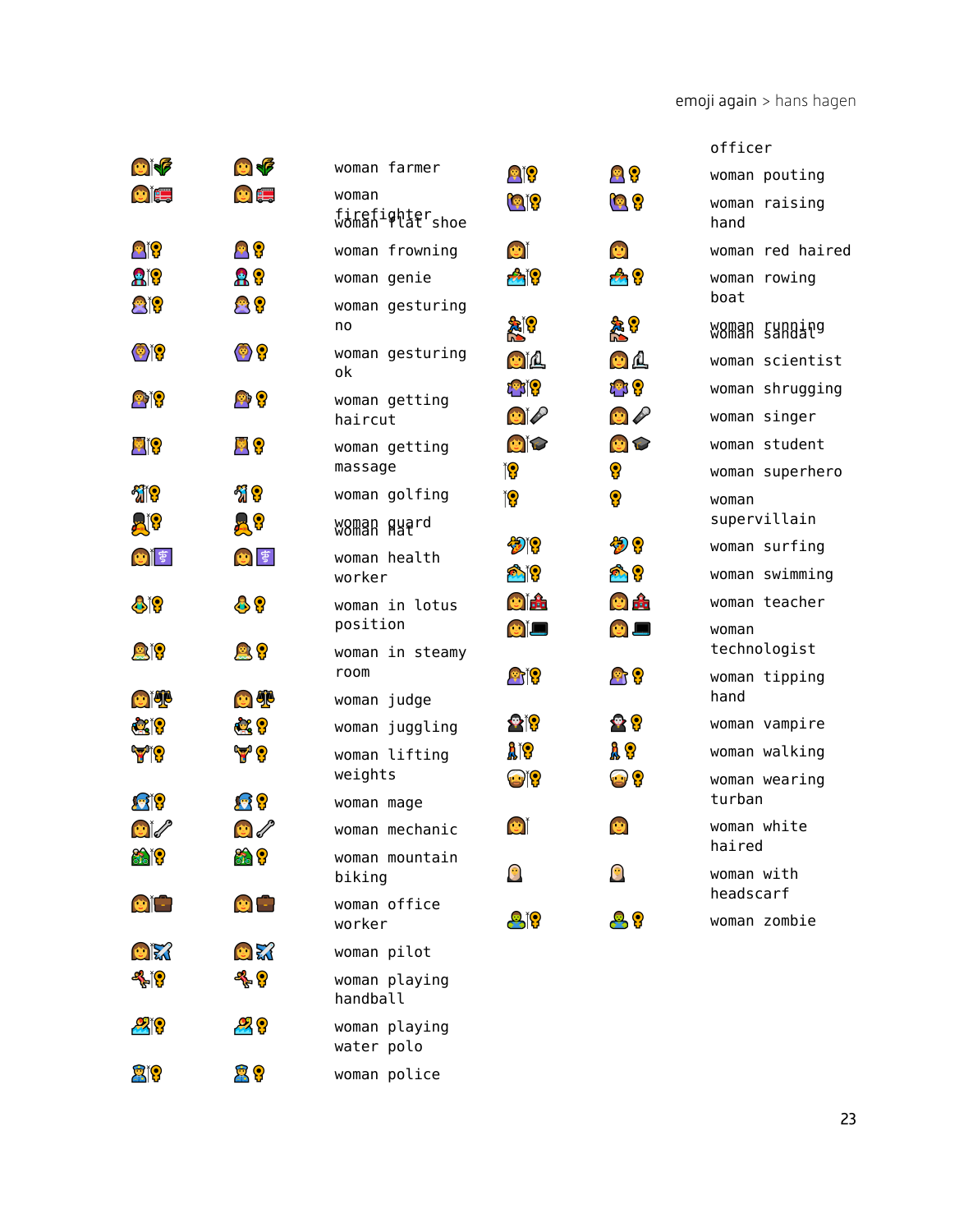So what if you don't like these colors? Because we're dealing with  $TrX$  you can assume that if there is some way around the fixed color sets, then it will be provided. So, when you use ConT<sub>F</sub>Xt, here is a way to overload them:

```
\definecolor[emoji-red][r=.4]
\definecolor[emoji-green][g=.4]
\definecolor[emoji-blue][b=.4]
\definecolor[emoji-yellow][r=.4,g=.4]
\definecolor[emoji-gray][s=1,t=.5,a=1]
\definefontcolorpalette[emoji-s]
  [black,emoji-gray]
\definefontcolorpalette[emoji-r]
  [emoji-red,emoji-gray]
\definefontcolorpalette[emoji-g]
  [emoji-green,emoji-gray]
\definefontcolorpalette[emoji-b]
```
[emoji-blue,emoji-gray] \definefontcolorpalette[emoji-y] [emoji-yellow,emoji-gray]

```
\definefontfeature[seguiemj-s]
  [ccmp=yes,dist=yes,colr=emoji-s]
\definefontfeature[seguiemj-r]
  [ccmp=yes,dist=yes,colr=emoji-r]
\definefontfeature[seguiemj-g]
  [ccmp=yes,dist=yes,colr=emoji-g]
\definefontfeature[seguiemj-b]
  [ccmp=yes,dist=yes,colr=emoji-b]
\definefontfeature[seguiemj-y]
  [ccmp=yes,dist=yes,colr=emoji-y]
```

```
\definefont[MyEmojiS]
  [seguiemj*seguiemj-s]
\definefont[MyEmojiR]
  [seguiemj*seguiemj-r]
\definefont[MyEmojiG]
  [seguiemj*seguiemj-g]
\definefont[MyEmojiB]
  [seguiemj*seguiemj-b]
\definefont[MyEmojiY]
  [seguiemj*seguiemj-y]
```


Figure 4: Overloading colors by plugging in a sequence of alternate colors.

In figure 4 we see how this is applied. You can provide as many colors as needed but when you don't provide enough the last one is used. This way we get the overlayed transparent colors in the examples. By using transparency we don't obscure shapes.

The emojipedia mentions "Asked about the design, MICROSOFT told emojipedia that one of the reasons for the thick stroke was to allow each emoji to be easily read on any background color." The first glyph in the stack seems to do the trick, so just make sure that it doesn't become white. And, before I read that remark, while preparing a presentation with a colored background, I had already noticed that using a background was no problem. This font definitely sets the standard.

How do we know what colors are used? The next table shows the first color palette of seguiemj. There are quite some colors so defining your own definitely involved some studying.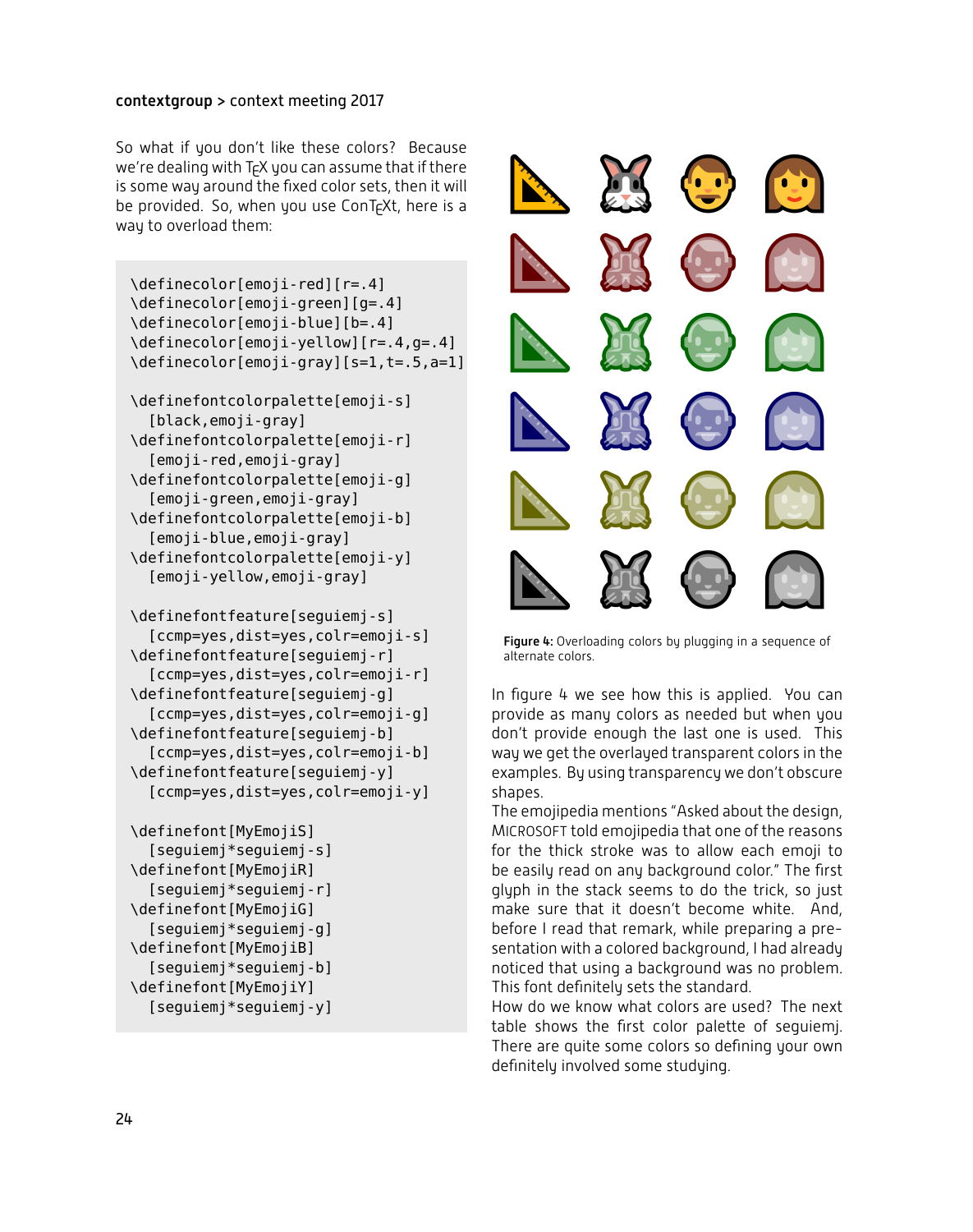| 1 | 1   | 2   | 3   | $\overline{4}$ | 5   | 6   | 7   |
|---|-----|-----|-----|----------------|-----|-----|-----|
|   | 8   | 9   | 10  | 11             | 12  | 13  | 14  |
|   | 15  | 16  | 17  | 18             | 19  | 20  | 21  |
|   | 22  | 23  | 24  | 25             | 26  | 27  | 28  |
|   | 29  | 30  | 31  | 32             | 33  | 34  | 35  |
|   | 36  | 37  | 38  | 39             | 40  | 41  | 42  |
|   | 43  | 44  | 45  | 46             | 47  | 48  | 49  |
|   | 50  | 51  | 52  | 53             | 54  | 55  | 56  |
|   | 57  | 58  | 59  | 60             | 61  | 62  | 63  |
|   | 64  | 65  | 66  | 67             | 68  | 69  | 70  |
|   | 71  | 72  | 73  | 74             | 75  | 76  | 77  |
|   | 78  | 79  | 80  | 81             | 82  | 83  | 84  |
|   | 85  | 86  | 87  | 88             | 89  | 90  | 91  |
|   | 92  | 93  | 94  | 95             | 96  | 97  | 98  |
|   | 99  | 100 | 101 | 102            | 103 | 104 | 105 |
|   | 106 | 107 | 108 | 109            | 110 | 111 | 112 |
|   | 113 | 114 | 115 | 116            | 117 | 118 | 119 |
|   | 120 | 121 | 122 | 123            | 124 | 125 | 126 |
|   | 127 | 128 | 129 | 130            | 131 | 132 | 133 |
|   | 134 | 135 | 136 | 137            | 138 | 139 | 140 |
|   | 141 | 142 | 143 | 144            | 145 | 146 | 147 |
|   | 148 | 149 | 150 | 151            | 152 | 153 | 154 |
|   | 155 | 156 | 157 | 158            | 159 | 160 | 161 |
|   | 162 | 163 | 164 | 165            | 166 | 167 | 168 |
|   | 169 | 170 | 171 | 172            | 173 | 174 | 175 |

Normally special symbols are accessed in ConT<sub>F</sub>Xt with the symbol command where symbols are organized in symbol sets. This is a rather old mechanism and dates from the time that fonts were limited in coverage and symbols were collected in special fonts. The emoji are accessed by their own command: \emoji. The font used has the font synonym emoji so you need to set that one first:

\definefontsynonym [emoji] [seguiemj\*seguiemj-cl]

Here is an example:

\emoji{woman light skin tone}\quad \emoji{woman scientist}\quad {\bfd bigger \emoji{man health worker}}



The emoji symbol scales with the normal running font. When you ask for a family with skin toned members the lookup can result in another match (or no match) because one never knows to what extend a font supports it.

| \expandedemoji | the sequence constructed from   |
|----------------|---------------------------------|
|                | the given string                |
| \resolvedemoji | a protected sequence con-       |
|                | structed from the given string  |
| \checkedemoji  | an typeset sequence with un-    |
|                | resolved modifiers and joiners  |
|                | removed                         |
| \emoji         | a typeset resolved sequence us- |
|                | ing the emoji font synonym      |
| \robustemoji   | a typeset checked sequence us-  |
|                | ing the emoji font synonym      |

In case you wonder how some of the details above were typeset, there is a module fonts-emoji that provides some helpers for introspection.

| <b>\ShowEmoii</b>         | show all the emoji  |
|---------------------------|---------------------|
|                           | in the current font |
| \ShowEmojiSnippets        | show the snippets   |
|                           | of a given emoji    |
| \ShowEmojiSnippetsOverlay | show the overlayed  |
|                           | snippets of a given |
|                           | emoji               |
| \ShowEmojiGlyphs          | show the snippets   |
|                           | of a typeset emoji  |
| \ShowEmojiPalettes        | show the color pal- |
|                           | lets in the current |
|                           | font                |
| Examples of usage are:    |                     |

```
\ShowEmojiSnippets
  [family man woman girl boy]
\ShowEmojiGlyphs
  [family man woman baby girl]
\ShowEmoji [^man]
\ShowEmoji
\ShowEmojiPalettes
\ShowEmojiPalettes[1]
```